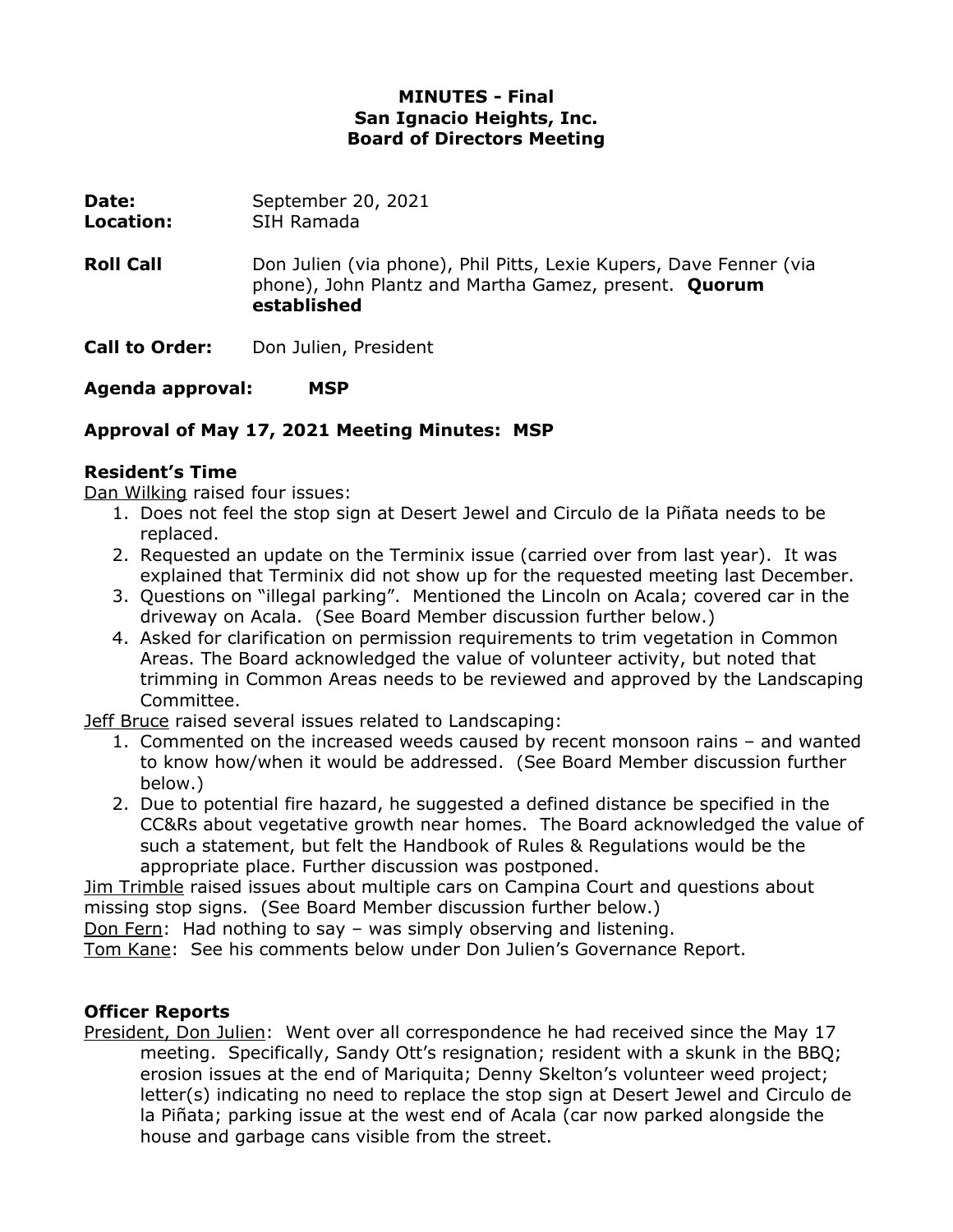Vice President, Phil Pitts: No formal report, as his issues will be addressed further down the agenda.

Treasurer, Lexie Kupers: Distributed the month-end report; all dues have been received. Reviewed the Treasurer's Report, **M/S/P** Discussion on the Green Valley Heating and Cooling maintenance contract and bill, **M/S/P**

Secretary, Dave Fenner: No report given At Large, John Plantz: No report given Recorder, Martha Gamez: No report given

### **Review of Committee Memberships:**

- Review of Committee Chairs and Members: Deferred to October Meeting
- GV Council Representative: Don Julien will serve as our liaison to the GV Council, as John Plantz will serve on the Roads Committee. (See May 17, 2021 Minutes).
- The determination of a replacement for the Social Committee Chair position will be deferred to the October Meeting.

# **Committee Reports**

Governance, Don Julien:

Enforcement update:

- RV violations: The 5<sup>th</sup> wheel and trailer are gone (at Emelita & Mariquita). Tom Kane spoke of reoccurrences of the RV over the years.
- **•** Parking violations:
	- $\circ$  Acala/West end: Resident is parking next to the house and the garbage cans are visible from the street. New owner who is perhaps not aware of CC&R's governing these matters. Don to speak to homeowner.
	- o Acala/at Mariquita: Readdressed Dan Wilking's issue about the covered car in the driveway. Don to review CC&R's and report back.
	- $\overline{\circ}$  1593 Mariquita: Continued issue with Ralph Hartsock's extra vehicle. Don to send a letter to Ralph about this ongoing issue.
	- $\overline{0}$  4161 Campina: Multiple cars (White Pickup and Utility Trailer, which belong to the son; a white sedan, red sportscar. Don to follow up with the son.

Common Grounds/Landscaping, Phil Pitts:

- Weed management post-monsoon: Gabe moved six saguaro cacti but is overwhelmed with the amount of work. He (Gabe) is well aware of the weed management issue. Phil will check with Felix Landscaping about adding an additional day for four weeks. If Felix doesn't have the manpower/time, Phil will check other landscaping service options.
- Common area tree trimming John:
- Private Landscaping maintenance (weeds, tree-trimming) John If we care about the future look and feel of our HOA, we should develop a longe-range landscaping plan. Postponed to a future meeting.
- Weed spraying program Dennis Skelton: Postponed until next meeting.

### Roads:

- Stop and street sign replacements:
	- $\circ$  Mariquita and Westcotta: Stop sign has been located and will be reinstalled.
	- $\circ$  Decision on replacing the stop sign at Desert Jewel and Circulo de la Piñata has been postponed. Discussion about larger input and perhaps a vote by the membership?
	- $\circ$  Discussion about the "missing" stop sign at Desert Jewel and Mariquita (referred to as Club House Dive). Postponed.